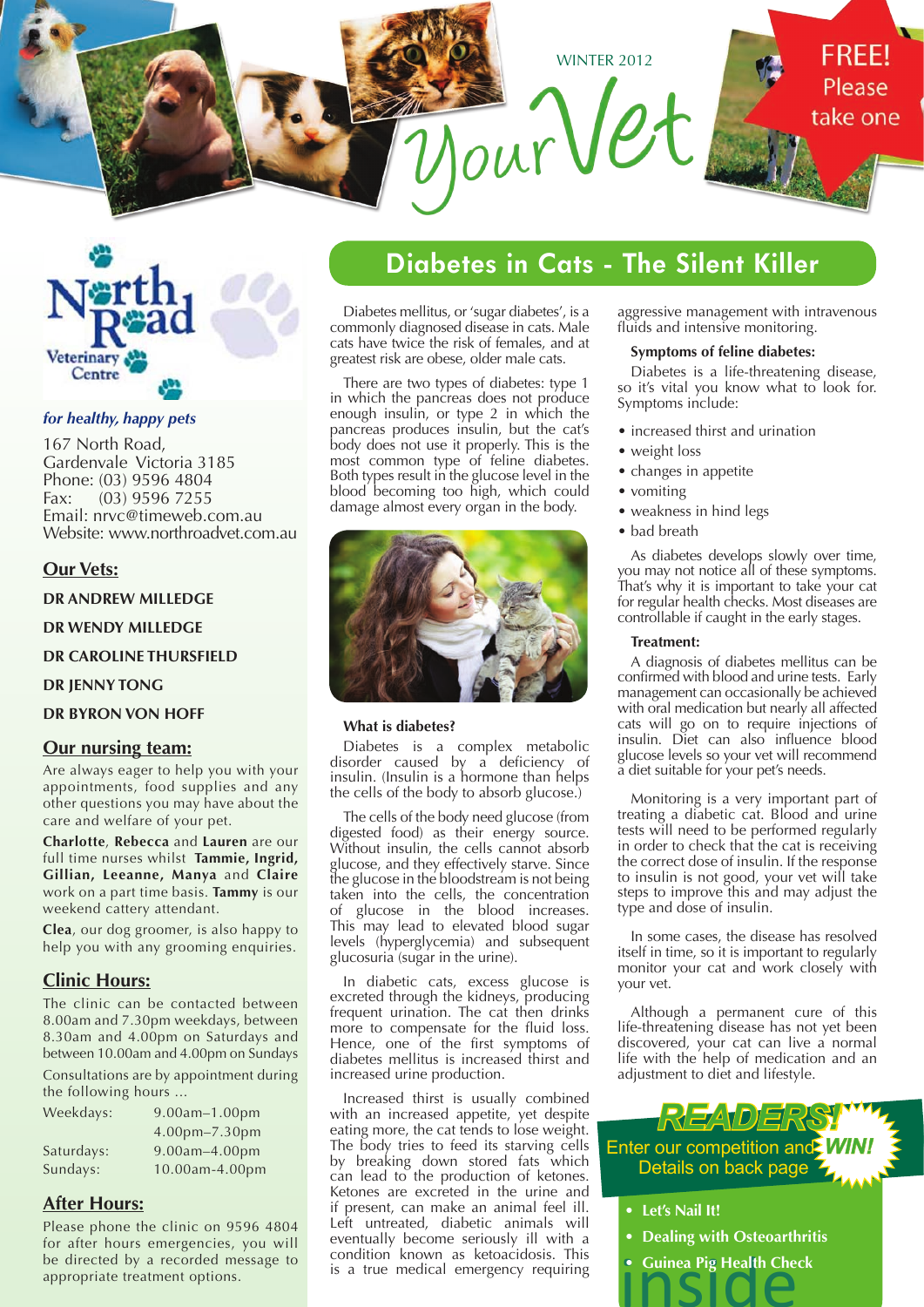

## **Let's Nail It!**

Most dogs hate having their nails clipped. Many dogs resent their feet being handled to start with, and when you add the possibility that past nail clips may have drawn blood, then you have a recipe for a wriggling, unhappy, uncooperative dog and a sweating frustrated owner!

The anatomy of the canine toenail means that the likelihood of drawing blood is high, even when the clippers are in the hands of a professional.



To increase your chance of a stress and blood free effort, start with the basics. Long before its nails actually need trimming, get your dog used to having its feet handled in a relaxed manner. In a puppy, this can be achieved easily by using a nail file to shorten the nails gently, while watching television or sitting quietly. In older dogs, you could use food rewards as a positive motivator. If he wriggles as you play with his paws, ignore the behaviour, but when he sits still, reward him with a tiny treat. He will gradually put two and two together.

Next, make sure you have a strong, well-maintained, sharp pair of nail clippers specifically designed for dogs. Generally, you will find that the better the clipper, the higher the price, and you really do want a quality blade for a clean cut.

To enhance your understanding of nail trimming techniques, you need to know the anatomy of the toenail. Within the centre of each toenail is the blood and nerve supply for the nail called the "quick". In clear white

toenails it is easy to see – just look for the pinkish area in the middle of the nail. You want to avoid cutting into the quick at all costs because it is rich with blood vessels and painful nerve endings.

Look at the toenail from the side. As it leaves the paw, the underside of the nail is flat. The length of nail that is flat varies from dog to dog. Follow the flat line visually. You may find that this line continues on straight, until it meets the curving "front" of the nail. If this is the case, no trimming is required. Alternatively, it may suddenly dip down in a curve, with a distinct "overhang". In this case (and bear in mind that different nails on the same dog may have different wearpatterns, making some flatter than others), make your cut along the same line as the flat part of the nail, and no higher. The sharp hook, or point, is the only part of the nail that you trim.



There are many reasons why it is important to trim your dog's nails regularly. Proper nail care will prevent potential health problems such as ingrown toenails and joint pain – not to mention the fact that it will also help to protect your furniture and belongings from unwanted scratches and damage.

Finally, if the thought of the whole process makes you hyperventilate and sweat, then the staff at our practice will be happy to help you with advice. Or you may wish to book your dog in with us for an assessment of nail length and a nail clip if needed.

## **Bumblefoot**

Budgies, cockatiels and other captive birds can suffer from a form of pododermatitis (foot inflammation) called Bumblefoot. This infection results in swollen, painful feet, making it impossible for the bird to stand comfortably. The bird may become lame and, if left untreated, the infection may lead to septicaemia and even result in death.



Bumblefoot results from injury to the weight-bearing surface of the foot, causing bacteria to enter the foot. The first sign of disease is a loss of normal scale on the feet and the skin may be red and thin. As the disease progresses, ulcers may form on the pads of the feet. Once infection spreads to the bones and joints, the bird becomes severely lame, and surgery is required if there is to be any chance of recovery.

Early Bumblefoot infections can be successfully treated with antibiotics, and providing deep bedding to limit stress on the sore foot.

To decrease your pet bird's risk of contracting this disease, you need to provide your bird with proper husbandry: a balanced diet (with sufficient Vitamin A), good sanitation, and appropriate perches.

Birds kept in cages where the perches are all the same diameter are at increased risk of Bumblefoot because of constant pressure and wear on one particular area of their foot. Using perches with differing widths and textures will vary the point of contact with the foot and help prevent pressure areas. A tree branch (from a non-toxic species) is ideal for this purpose.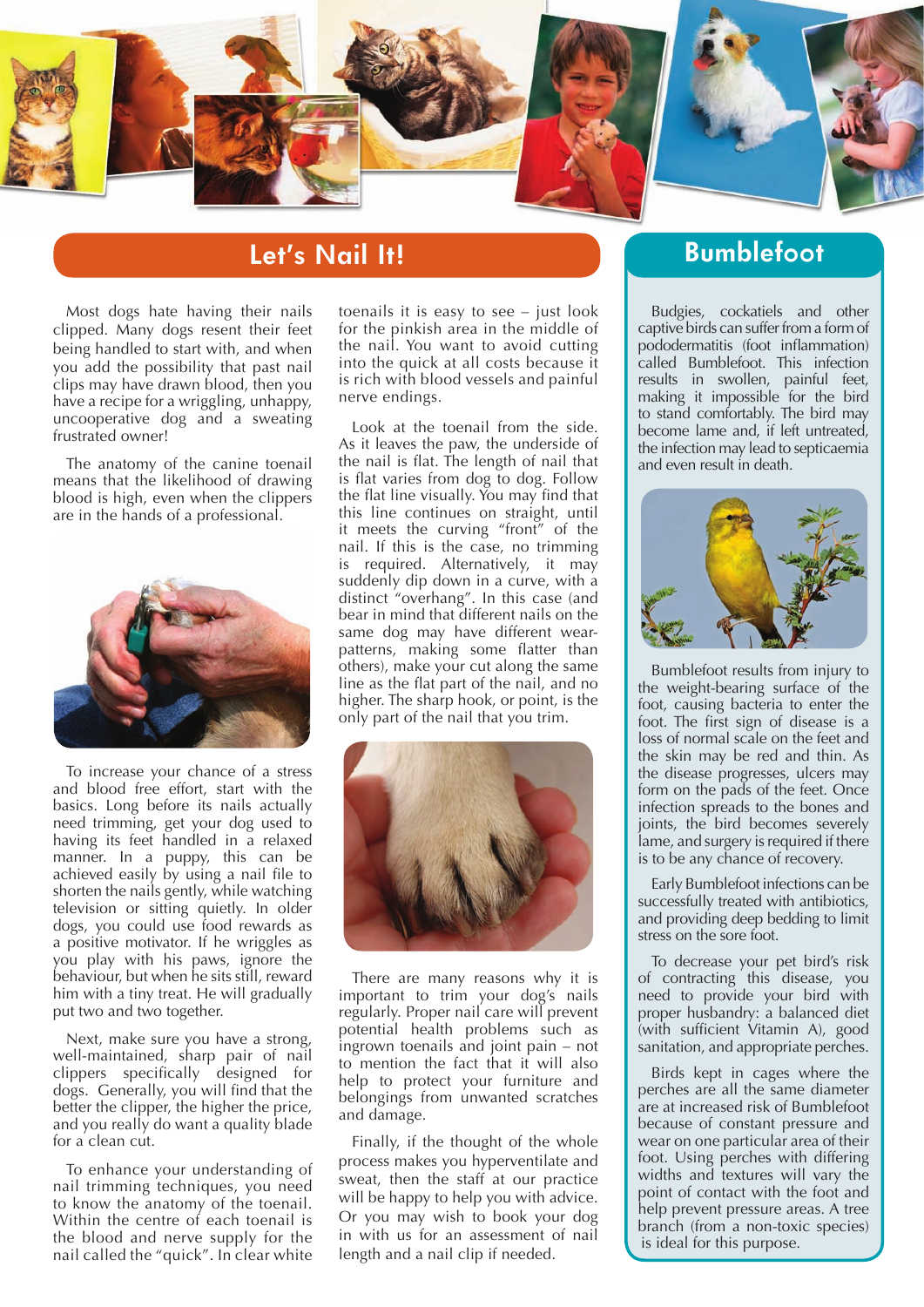

## **Dealing with Osteoarthritis**

Osteoarthritis (OA) is a degenerative joint disease that can be quite painful, making movement difficult. Most of the joints in the body depend on a layer of cartilage acting as a cushion which also provides a smooth surface so the adjoining bones can move freely over each other. With arthritis, the cartilage deteriorates so that movement of bones becomes less smooth.

It is estimated that 20% of all dogs over the age of one year have some degree of osteoarthritis. This is usually a result of wear and tear on the joint cartilage but can be secondary to underlying problems such as hip dysplasia (a genetic disease where there is an abnormal shallowing of the hip socket) and luxating patellae (dislocating kneecaps). Both of these are common inherited conditions.

Signs that indicate your dog could have arthritis include:

- reluctance to play
- difficulty getting up, climbing stairs or jumping up or down
- limping or stiffness in the legs
- lameness
- repeatedly licking at a joint
- yelping in pain when touched

Osteoarthritis is a progressive condition that cannot be cured medically. There are however many things you can do to help control and slow its progress. These areas include weight control, exercise, medication, massage and environment.

### **Weight control**

Obesity can contribute to arthritis, as the joint must carry a greater load than that for which it was designed. It is therefore imperative that you keep your dog's weight under control.

Although a pet of normal weight may have OA in one joint as a result of past trauma, the majority of pets have OA in multiple joints as a result of increased body fat. Pets are considered obese if they are 20-30% over their ideal weight.

### **Exercise**

Exercise can strengthen the muscles and ligaments, thus reducing the risk of injury. Controlled exercise such as leash walking and swimming helps maintain muscle bulk without putting the joints under excessive strain.

### **Medication**

See your vet for advice on appropriate medications such as anti-inflammatories and chondroprotective agents. These can be administered as pills, liquids or as an injection. Never administer human anti-inflammatories to animalssome of them have serious (or even fatal) side effects.

#### **Massage**

Massage can increase flexibility and circulation. Massaging around the affected joints helps, as does a range of passive movement exercises. These involve gently bending the joint to its point of maximum flexion and extension.

#### **Environment**

During winter, pets need extra care. Make sure they have a warm protected bed, away from winter chills and rain. The bed should be padded so as not to put excess strain on the joints.

To determine whether your dog has OA, it is best to make an appointment with your vet for a full physical examination and assessment. This is important to ensure a proper diagnosis of osteoarthritis is made, as other conditions can mimic this condition. Your vet will be able to discuss the various treatments available and the best treatment options for your dog.



## **Guinea Pig Health Check**

Guinea pigs generally have few health problems. If they are well fed and properly cared for, they rarely get sick. Therefore, to ensure good health, you need to take care of your guinea pig's basic needs, such as a proper diet, a clean environment and regular exercise.



Get to know your guinea pig and observe it closely. A healthy guinea pig has clear, bright eyes, a shiny coat, and a lively and playful demeanour. A sick guinea pig will have a dull look in the eyes, and be listless and withdrawn. In addition to behavioural changes, you should also look out for the following signs of illness:

- difficulty in breathing
- loss of appetite
- drastic weight loss
- constipation or diarrhoea
- discharge from the eyes or nose

Regular grooming is an important part of observation, as it gives you an opportunity to take a close look at your pet. Grooming involves tasks such as brushing and nail trimming.

Examine your guinea pig's teeth regularly. Like all rodents, your guinea pig's teeth grow continuously. Provide something hard for your guinea pig to chew on, such as a block of untreated wood, to keep the teeth worn down. When a guinea pig's teeth are too long, it can no longer chew properly. As a result, it will lose weight and eventually starve to death. If you notice that your guinea pig's teeth are too long or misaligned, consult your vet. Treatment may involve regular trimming of the teeth or their removal.